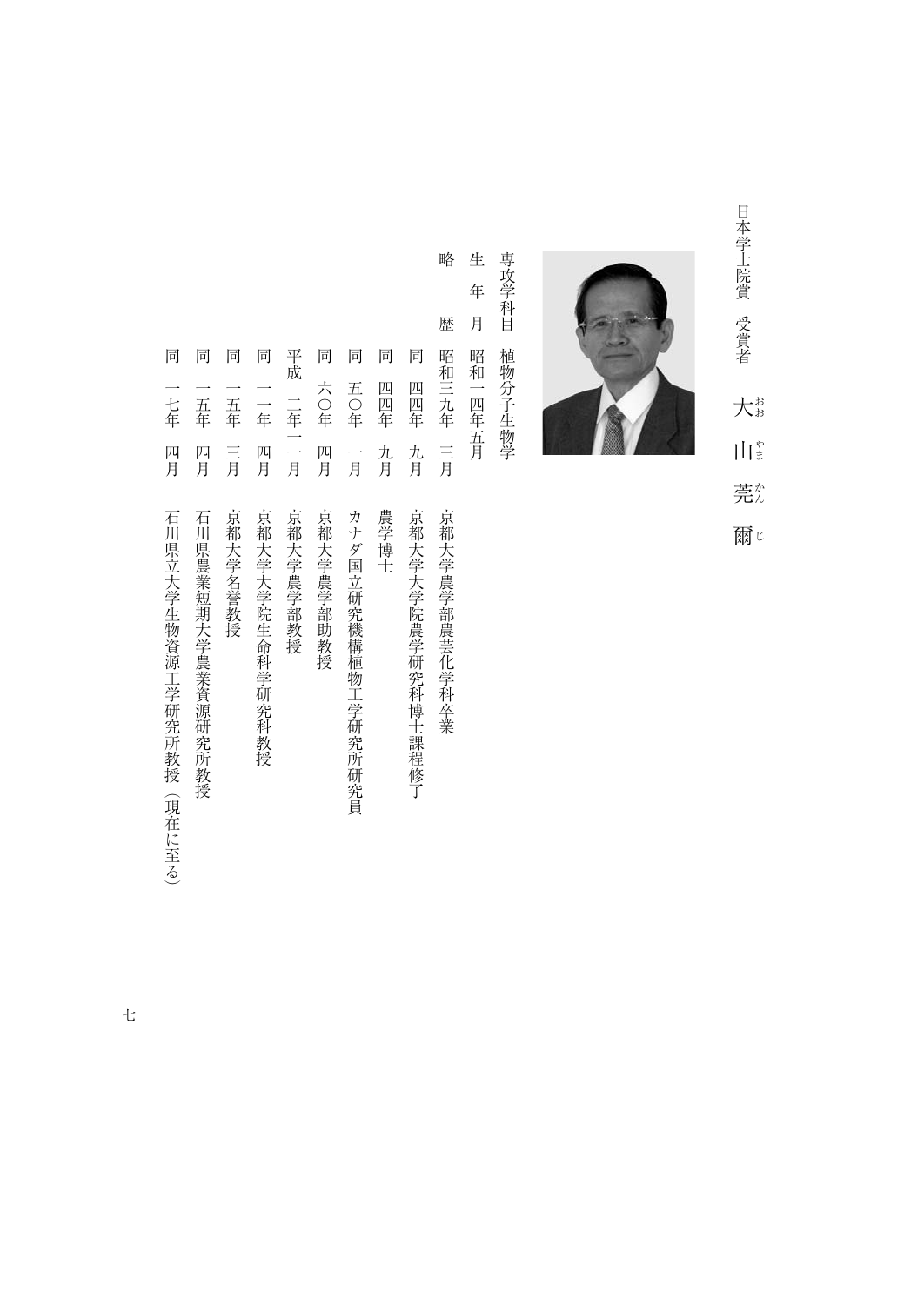| 核外ゲノムとして、独自の遺伝情報システムを持っていた。<br>ラ、<br>祖先となり、<br>先ができ、その後、<br>イトーシスにより祖先真核生物に取り込まれ、ミトコンドリアの祖<br>が生存に必須な機能を司っている。七億年前、<br>ミトコンドリアおよび葉緑体は、当初、核ゲノムから独立した<br>現在の植物細胞となった。こうして誕生したオルガネ<br>四億年前、ラン色細菌が取り込まれて葉緑体の<br>紅色細菌がエン<br>進化<br>・ドサ<br>の |
|---------------------------------------------------------------------------------------------------------------------------------------------------------------------------------------------------------------------------------------|
|---------------------------------------------------------------------------------------------------------------------------------------------------------------------------------------------------------------------------------------|

て、大山氏によるこれら一連の研究成果は、その後の植物葉緑体遺 れる。これらの成果は、わが国の学界が世界に誇る研究業績であっ 来の遺伝子の連続性の定説を覆した画期的な研究業績として挙げら べき成果として、大山氏によるトランス位のイントロンの発見は従 植物葉緑体ゲノムの全体像を世界に先駆けて明らかにした。特筆す は下等植物であるゼニゴケの葉緑体 DNA の全塩基配列を決定し、 自の DNA 分子が存在することが実証された。一九八六年、大山氏 たが、一九六三年、石田らにより藻類クラミドモナスの葉緑体に独 (一) ゼニゴケ葉緑体ゲノムの全構造の解明 研究に負うところがきわめて大きい。 らびに性染色体の遺伝子構成と分子進化の解明は、大山氏の独創的 の性染色体構造解析研究に適切なモデル植物であると言える。 ケは、雄にはY染色体、雌にはX染色体のみが存在するため、植物 ニゴケは陸上に生息した最初の半数体雌雄異株植物である。ゼニゴ 機構を知るためには、性染色体の構造解析が必要不可欠である。ゼ **(一)ゼロの全体の発射があります。**<br>「インターの解明」ということには、<br>「インターの解明」ということになる。 たち、これらの成果は、わが国の学界が世界にあった。これらの成果は、その成果がほとんどの成果があった。 来の過去には、その過去には、その過去には、この過去には、この過去には、この過去には、この過去には、この過去には、この過去には、この過去には、この過去には、この過去には、この過去には、この過去には、この べき成果として、大山氏によるトランス位のイントロンの発見は従 植物葉緑体ゲノムの全体像を世界に先駆けて明らかにした。特筆す は下等植物であるゼニゴケの葉緑体**コンピュー** たが、一九六三年、石田らには「九六三年」ということには、「九六三年」ということには、「九六三年」ということには、「九六三年」ということには、「九六三年」ということには、「九六三年」ということには、「九 研究に負うところがきわめて大きい。 ものは、大山氏の独創的な影子構成と分子進化の解明は、大山氏の独創的な影子構成と分子進化の解明は、大山氏の独創的な影子構成と分子進化の解明は、大山氏の独創的な影子構成と分子構成と分子構成と分子構成と分子 これら葉緑体ゲノムおよびミトコンドリアゲノムの情報解析、な の性染色体構造解析研究に適切なモデル植物であると言える。 ケは、雄にはY染色体、雌にはX染色体のみが存在するため、植物 ニゴケは陸上に生息した最初の半数体雌雄異株植物である。ゼニゴ 古くから、光合成に関わる変異は母性遺伝することが知られてい 古くから、光合成に関わる変異は母性遺伝することが知られてい これら<sub>茶様の情報</sub>を使っている。<br>サイトコンドリアゲノムの情報<br>マトコンドリアゲノムの情報 今年 かんしゅう ことがある ことがある ことがある ことがある ことがある ことがある ことが つき こうしょう こうしょう こうしょう こうしょう こうしょう

て、大山氏によるこれら一連の研究成果は、その後の植物葉緑体遺 に大きくランスの分子生物学研究を行っているのは、国の内外の分子生物学研究を行う。

伝子の機能解明に大きく貢献し、国の内外の分子生物学研究ならび

ある。

それと同時に、生物の生命維持、存続、性の分子進化等の基本的 たちには、は、性染色体の構造解析が必要である。ゼルギーの構造解析が必要である。ゼルギーの構造解析が必要である。ゼルギーの構造解析が必要である。ゼルギーの構造解析が必要である。

それと同時に、生物の生命維持、存続、性の分子進化等の基本的

アルバート アルバー・アルバー アルバー・アルバー アルバー・アルバー

農学博士大山莞爾氏の「植物核外ゲノム

 $\equiv$ 三〇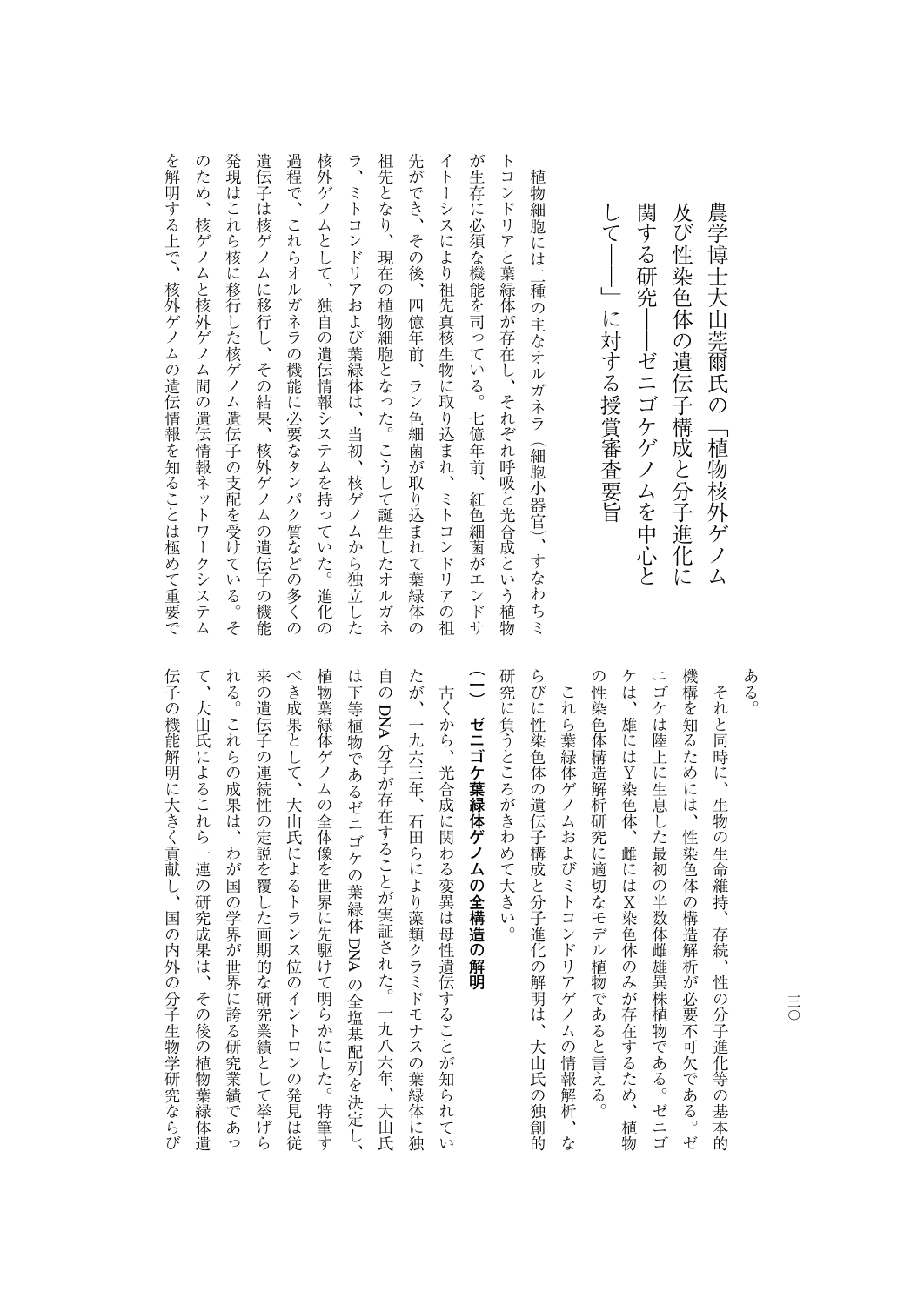ゼニゴケは半数体雌雄異株植物であり、雄にはY染色体、 ゼニゴケは半数体雌雄異株植物であり、雄にはY染色体、雌には 雌には

> 明ならびに性染色体の分子進化に関わる分子生物学的研究のアプロ 体の全遺伝子構成が世界で初めて明らかにされたことを意味してい **X染色体のみが存在する。大山氏は、特に雄性を決定している雄性** ーチの糸口が開かれたと言っても過言でない。 ることを明らかにした。性の決定機構や生殖器の形態形成機構の解 の遺伝子が雄性Y染色体のみに存在、雄性生殖器のみで発現してい る。特に、雄性Y染色体に六四個の遺伝子を同定、そのうち一六個 構成を明らかにした。この研究成果は、植物について雄性Y性染色 Y染色体に焦点をあて、ドラフト塩基配列を決定し、その全遺伝子 ーキの糸口が開かれたと言っても過言です。 しゅうしょう 明ならびに性染色体の分子進化に関わる分子生物学的研究のアプロ ることを明らかにした。性の決定機構や生殖器の形態形成機構の解 の遺伝子が独立。 Allen Senator Senator Senator Senator Senator Senator Senator Senator Senator Senator Senator Senator る。特に、雄性Y染色体に六四個の遺伝子を同定、そのうち一六個 体の全質を主張していると言われたことを意味しています。 こうしゅう こうしょう たちには、この研究成果は、その研究成果は、その研究成果は、その研究成果は、その研究成果は、その研究成果は、その研究成果は、その研究成果は、その研究成果は、その研究 Y染色体に焦点をあて、ドラフト塩基配列を決定し、その全遺伝子 X染色体のみが存在する。大山氏は、特に雄性を決定している雄性

には、それは、それは、それは、それは、まわめて高い評価を得て、まわめて高い評価を得て、まわめて高い評価を得て、まわめて高い評価を得て、まわめて高い評価を得て、まわめて高い評価を得て、まわめて高い評価を

にゲノム研究に顕著なインパクトを与え、きわめて高い評価を得て

発展に多大な貢献をしている。 構成と分子進化に関する研究により、これらの研究分野の体系化と ノムの全遺伝子構成に関する研究、ならびに雄性Y染色体の遺伝子 発展に多大な貢献をしている。 構成と分子進化に関する研究により、これらの研究分野の体系化と ノムの全菌 アメリカ こうしゅう こうしゅう こうしゅう こうしゅう こうしゅう こうしゅう 以上のように大山氏は、ゼニゴケ葉緑体およびミトコンドリアゲ 以上のように大山氏は、ゼニゴケ葉緑体およびミトコンドリアゲ

## [総説・解説] 主要な著書・論文の目録 **その場合には、この場合の場合を制御している。**

**[総説・解説]**

1.

- K. Ohyama, H. Fukuzawa, T. Kohchi, H. Shirai, T. Sano, S. Sano, K. Ozeki. Complete nucleotidesequence of liverwort Umesono, Y. Shiki, M. Takeuchi,Ņ. Chang, S. Aota, H. Inokuchi, and H. *Marchantia polymorpha* chloroplast DNA. Plant Mol. Biol.Reporter, 4, 148-175 (1986).
- K. Ohyama, Y. Ogura, K. Oda, K. Yamato, E. Ohta, $\preceq$  Nakamura, M. Takemura, N. Nozato, K. Akashi, T. Kanegae, and Y. Yamada. Evolution<u>ຊ</u>

2.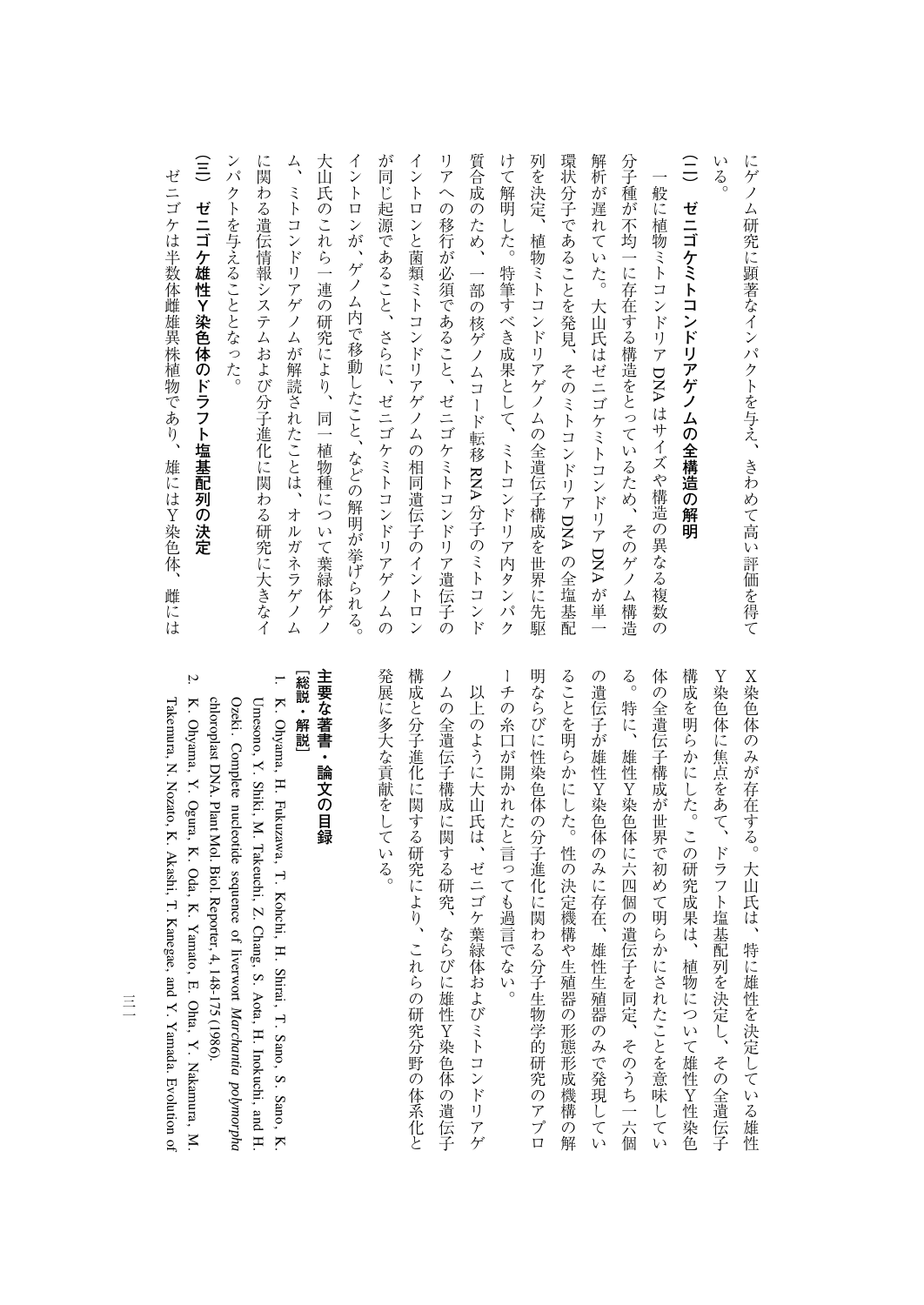Springer-Verlag, pp.187-198 (1991). Organellar Genomes. In: Evolution<u>ຊ</u> Life. Ed by S. Osawa and T.Honjo.

- 3. K. Ohyama. Organization and Expression of Genes $\mathbf{a}$  Plastid Chromosomes from Non-Angiospermous Land Plants and Green Algae. In:Cell Organelles. Ed $\mathsf{S}$  R.G. Herrmann.Springer-Verlag, pp.137-163(1992).
- 4. K. Oda, K. Yamato, E. Ohta, $\breve{\cdot}$  Nakamura, M.Takemura, N. Nozato, K. nucleotidesequence of the mitochondrial DNA from a liverwort Akashi , T . Kanegae , Y . Ogura , T . Kohchi , andK. Ohyama. Complete *Marchantia polymorpha.* Plant Mol. Biol.Repoter, 10, 105-163 (1992).

## **[原著論文]** |原著論文]

- 1. K. Ohyama, H. Fukuzawa, T. Kohchi,H. Shirai, T. Sano, S. Sano, K. liverwort Ozeki. Chloroplast gene organization deduced from complete sequence<u>ຊ</u> Umesono, Y. Shiki, M. Takeuchi,Ņ. Chang, S. Aota, H. Inokuchi, and H. *Marchantia polymorpha* chloroplast DNA. Nature, 322, 572-574 (1986).
- 2. H. Fukuzawa, T. Kohchi, H. Shirai, K. Ohyama, K. Umesono, H. Inokuchi, and H. Ozeki. Coding sequences for chloroplast ribosomal protein S12 from the liverwort, *Marchantia polymorpha* are separated far apart on the different DNA strands. FEBSLett., 198, 11-15 (1986).
- 3. K. Ohyama, H. Fukuzawa, T. Kohchi, T. Sano, S. Sano,H. Shirai, K. Ozeki . Structure and organization of Umesono, T. Shiki, M. Takeuchi,Ņ. Chang, S. Aota, H. Inokuchi, and H. *Marchantia polymorpha* chloroplast genome. I. Cloning and gene identification. J. Mol. Biol., 203,281-298 (1988).
- 4. T. Kohchi, K. Umesono, Y. Ogura, Y. Komine, K. Nakahigashi, T. Komano,  $\preceq$  Yamada, H. Ozeki, and K. Ohyama. A nicked group $\equiv$  intron and *trans*splicingin. liverwort, *Marchantia polymorpha,* chloroplasts. Nucl. Acids Res., 16, 10025-10036(1988).
- 5. K. Ohyama, T. Kohchi, T. Sano, and Y. Yamada. Newly identified groups<u>ຊ</u>

genesin. chloroplasts. Trendsin, BiochemicalSciences, 13, 19-22 (1988).

- 6. T. Kohchi, T. Yoshida, T. Komano, and K. Ohyama. Divergent mRNA transcriptionin. the chloroplast *psbB* operon. EMBO J.,7, 885-891 (1988).
- 7. K. Oda, T. Kohchi, and K. Ohyama. Mitochondrial DNA<u>ຊ</u> *Marchantia polymorpha* as a single circular form with no incorporation of foreign DNA. Biosci. Biotech. Biochem.,56, 132-135 (1992).
- 8. K. Oda,  $\preceq$  Yamato, E. Ohta, $\breve{ }$  Nakamura, M. Takemura, N. Nozato, K. deduced from the complete sequence of liverwort Akashi, T. Kanegae, Y. Ogura, T. Kohchi, and K. Ohyama. Gene organization *Marchantia polymorpha* mitochondrial DNA. A primitive form<u>ຊ</u> plant mitochondrial genome. J. Mol. Biol.,223, 1-7 (1992).
- 9. E. Ohta, K. Oda, K. Yamato, $\preceq$  Nakamura, M. Takemura, N. Nozato, K. sh ares mitochondrial genome: the gene coding for subunit 1 of cytochrome oxidase Akashi , K . Ohyama , and F . Michel . Group I intronsi. the liverwort five intron positions with its fungal counterparts.Nucl. Acids Res., 21, 1279-1305(1993).
- 10.K. Akashi, K. Sakurai, J. Hirayama, H. Fukuzawa , andK. Ohyama. Occurrence of nuclear-encoded tRNAIle in mitochondria of the liverwort *Marchantia polymorpha.* Curr.Genet., 30, 181-185 (1996).
- 11. K. Akashi, J. Hirayama, M. Takenaka, $\tilde{\mathcal{S}}$  Yamaoka, Y. Suyama, H. Fukuzawa, andK. Ohyama. Accumulation of nuclear-encoded $\textrm{RNA}^{\textrm{thr}}$  ( AGU ) in. mitochondria<u>ຊ</u> the liverwort *Marchantia polymorpha.* Biochim. Biophys. Acta, 1350,262-266 (1997).
- 12. S. Okada, M. Fujisawa, T. Sone, S. Nakayama, R. Nishiyama, M. Takenaka, $\sim$ libraries suitable for identification of Y A. Brennicke, and K. Ohyama.**Construction** <u>ຊ</u> male and female PAC genomic Yamaoka, M. Sakaida, K. Kono, M. Takahama, K.T. Yamato, H. Fukuzawa, -chromosome-specific clones from the liverwort, *Marchantia polymorpha.* Plant J., 24,421-428 (2000).